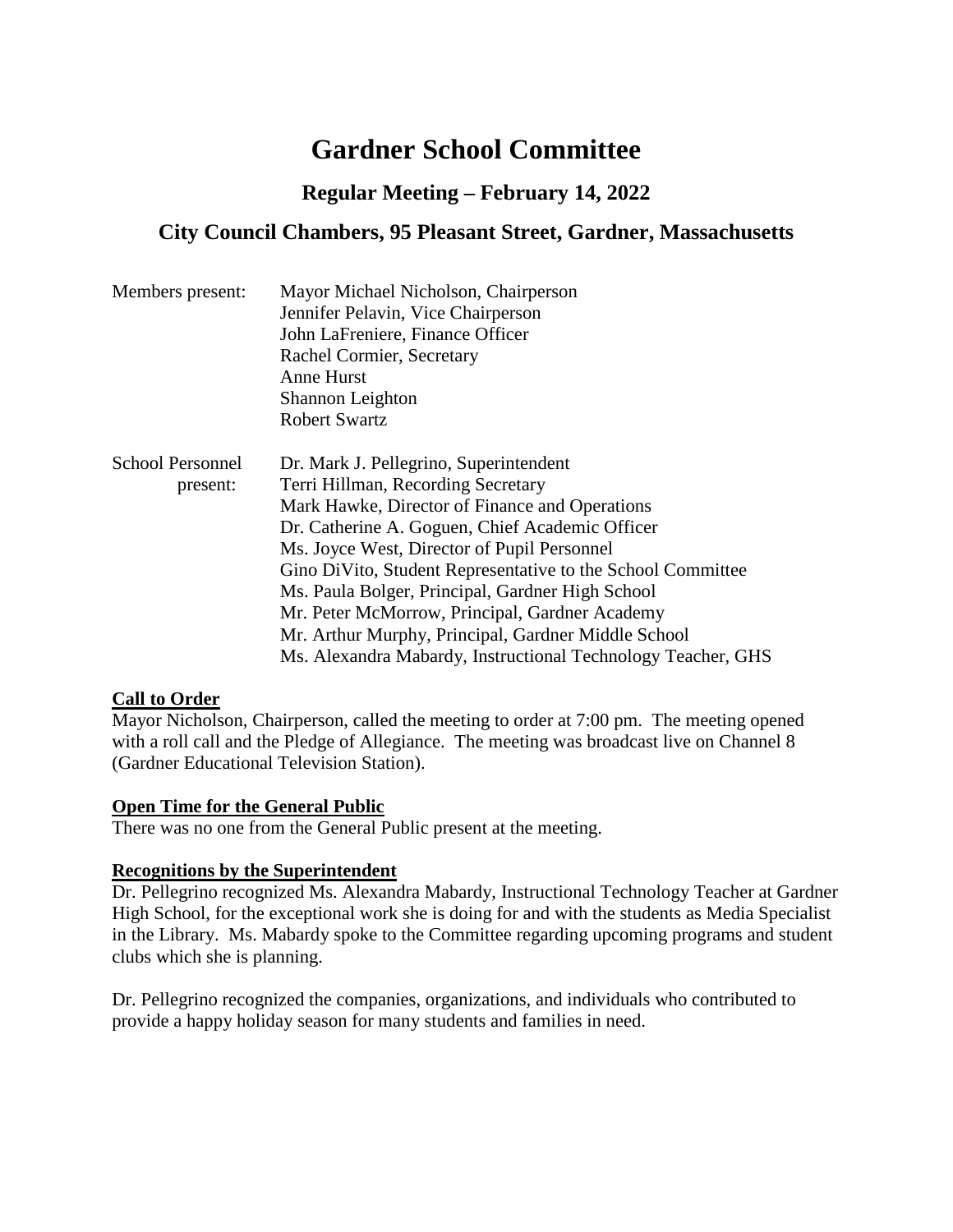Mayor Nicholson asked if there were any objections to taking Item #3375 – School Improvement Plans (GHS, GA, and GMS) and Item #3376 – 2022-2023 Gardner High School Program of Studies out of order. There were no objections.

### **Item #3375 – School Improvement Plans (GHS, GA, and GMS)**

The following Principals presented their School Improvement Plans for 2021-2024:

- Ms. Paula Bolger, Principal, Gardner High School
- Mr. Peter McMorrow, Principal, Gardner Academy
- Mr. Arthur Murphy, Principal, Gardner Middle School

Each School Improvement Plan outlined the School Mission, the Core Values and the Vision.

The Principals presented the Strategic Objectives for their schools:

- Academic
- Behavorial
- Social Emotional Learning
- Collaboration with Families and Community Partners

The action steps to support the staff and teachers to achieve these objectives were also presented.

#### **Item #3376 – Gardner High School Program of Studies**

Ms. Paula Bolger, Principal, Gardner High School, presented the Gardner High School Program of Studies for School Year 2022-2023. After interviewing students as to what they want to gain out of their education, some changes are included in the Program. Starting with the Class of 2024, all students will be required to take the Financial Literacy course.

#### **Consent Agenda**

#### **Mr. LaFreniere moved that the District School Committee vote to approve the Consent Agenda as presented:**

- **Approval of Minutes of Regular Meeting of January 4, 2022**
- **Approval of the following Warrants as recommended by the Finance Subcommittee:**
	- **Warrant #22-28 dated 01/06/22 in the amount of \$33,357.87**
	- **Warrant #22-29 dated 01/13/22 in the amount of \$89,391.55**
	- **Warrant #22-30 dated 01/20/22 in the amount of \$198,555.87**
	- **Warrant #22-31 dated 01/27/22 in the amount of \$402,316.58**
	- **Warrant #22-33 dated 02/10/22 in the amount of \$3,285,748.71**

**Seconded by Mr. Swartz. Vote – so voted. Mayor Nicholson abstained from voting.**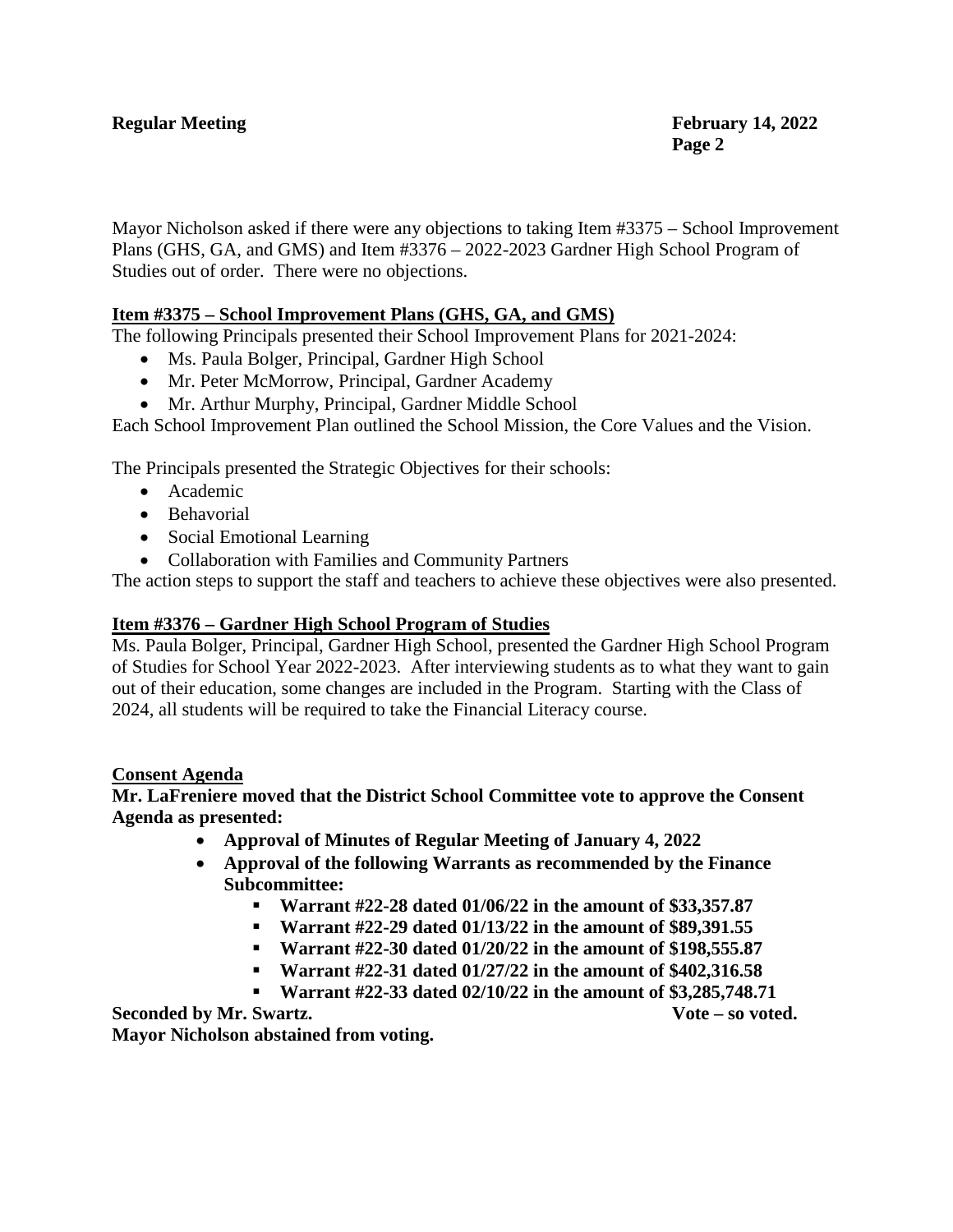# **SUBCOMMITTEE REPORTS**

#### **Facilities Subcommittee**

Mr. Swartz, Chairperson, said that the Facilities Subcommittee met on January 18, 2022. Minutes of the meeting were presented. The Subcommittee met at the Gardner Middle School and the Subcommittee toured the building and noted the cleanliness.

Mr. Anderson, Facilities Director, explained about the billing from Modern Pest Services. This service is required under the Integrated Pest Management Plan per the Board of Health. To date there have been no findings in any of the schools.

Mr. Anderson presented a list of upcoming projects with buildings, project descriptions, contractors, and comments noted. This list was presented to the full School Committee.

The Moura's Cleaning Services contract completes on June 30, 2022. The City is in the process of another procurement. The district has been pleased with the work of Moura's Cleaning Services.

#### **Finance Subcommittee**

Mr. LaFreniere, Chairperson, said that the Finance Subcommittee met on January 3, 2022 and February 7, 2022. Minutes of both meetings were presented.

On January 3, 2022, the Subcommittee reviewed the Expense Report and Mr. Hawke, Director of Finance & Operations, answered questions concerning several accounts. He also gave an update on some of the major ongoing projects.

The Subcommittee reviewed the Expense Report at the February 7, 2022 meeting. Mr. Hawke explained the issues creating negatives in several accounts. He also gave an update on some of the major ongoing projects.

The Subcommittee discussed the timeline and process going forward to prepare the budget.

#### **Transportation Subcommittee**

Mrs. Pelavin, Chairperson, said that the Transportation Subcommittee met on January 20, 2022. Minutes of the meeting were presented.

The first matter before the Subcommittee was the current transportation/bussing overview. Mr. Hawke explained things have been going well with transportation except for an issue with Bus 5 which has been corrected.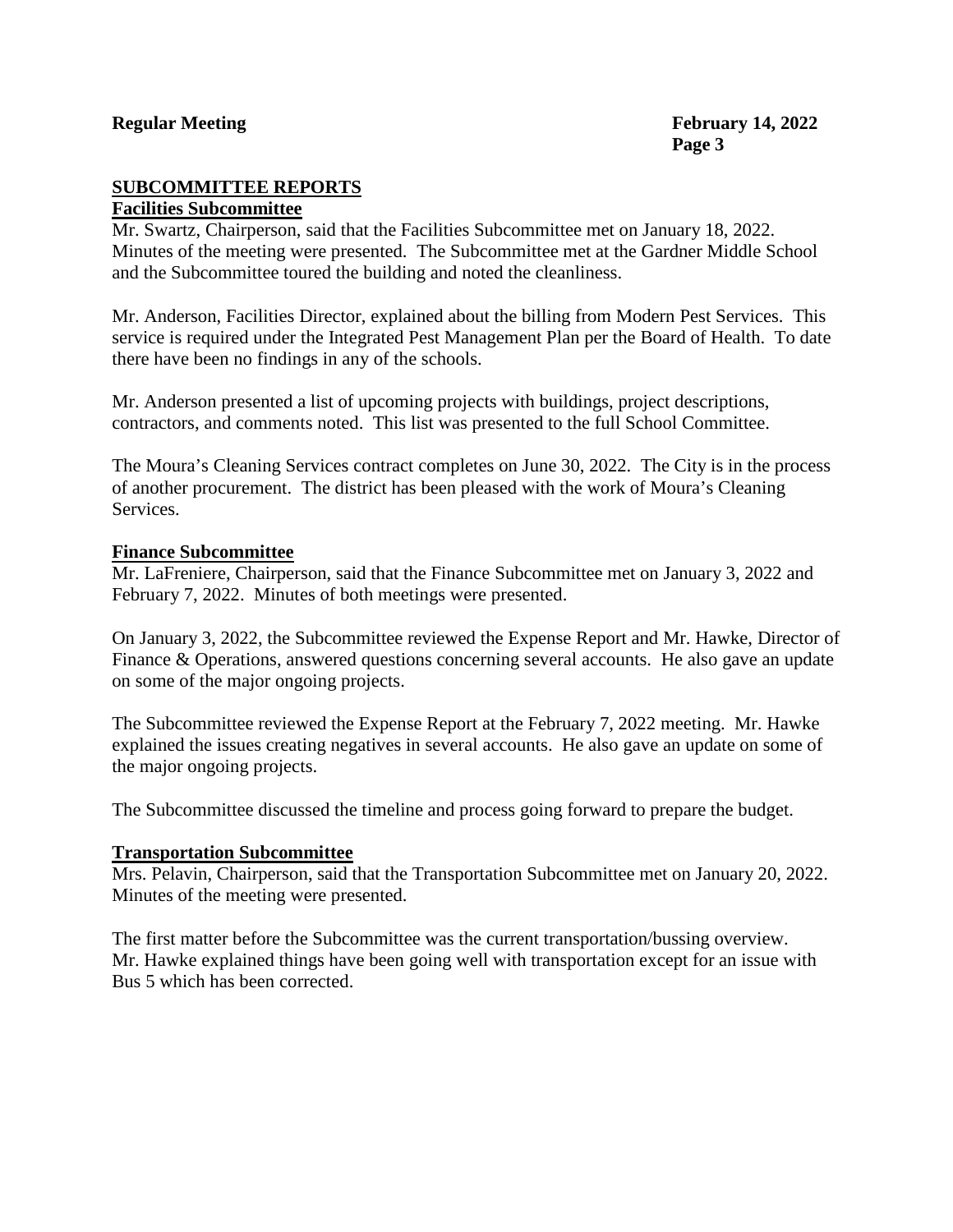The second matter before the Subcommittee was transportation for the new elementary school opening in the Fall of 2022. More ridership is expected and an additional bus will be needed. Special Education transportation was discussed and noted that another bus will be needed for that ridership as they are almost at capacity. Mr. Hawke noted that a request regarding busses has been submitted to Mayor Nicholson's office for budget planning.

The Subcommittee discussed starting times for the schools and a decision must be made by April.

### **STUDENT ADVISORY MEMBER**

Gino DiVito, GHS Student Representative to the School Committee, reported on GHS student activities during the month of January.

#### **NEW BUSINESS**

#### **Item #3373 – First Reading of Policies**

Mrs. Hurst presented the following policies for a first reading as recommended by the Policy Subcommittee:

- Policy DA Fiscal Management Goals
- Policy DB Annual Budget
- Policy DD Grants, Proposals, and Special Projects
- Policy DIE Audits
- Policy DJ Purchasing

# **Item #3374 – COVID-19 Update**

Dr. Pellegrino reported that presently there are 10 positive cases – 4 staff and 6 students. Staff and students have received self-testing kits for use at home. The State will not require masks as of February 28, 2022. Dr. Pellegrino will make the decision for the Gardner schools as empowered by the School Committee.

#### **Item #3377 – 2022-2023 School Choice Acceptance**

**Mr. LaFreniere moved that the District School Committee vote to approve acceptance of students under School Choice for the 2022-2023 School Year. Seconded by Mrs. Pelavin. Vote – so voted. Mayor Nicholson abstained from voting.**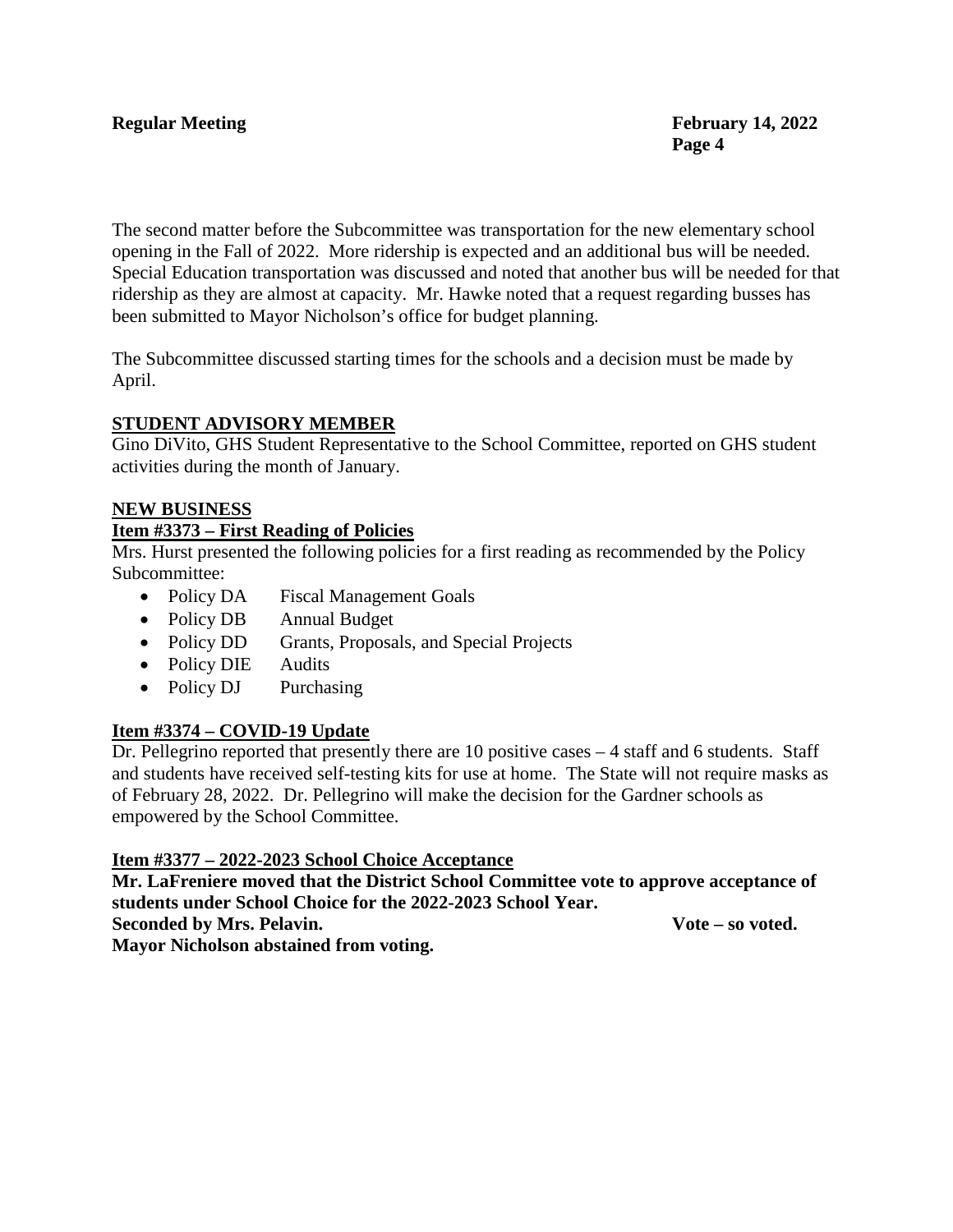**Item #3378 – 2022-2023 School Committee Schedule of Meetings Mr. LaFreniere moved that the District School Committee vote to approve the September 2022 to June 2023 schedule of School Committee meetings as presented. Seconded by Mrs. Cormier. Vote – so voted. Mayor Nicholson abstained from voting.**

# **Item #3379 – 2022-2023 Annual School Calendar**

Dr. Goguen presented two options for the Gardner Public School District 2022-2023 School Calendar. She conducted a survey on Google form and the results of the survey were - 265 parents/guardians and 180 staff members voting in favor of Option #1.

**Mrs. Hurst moved that the District School Committee vote to approve Option #1 of the 2022-2023 School Calendar as presented with August 29, 2022 being the first day of school for students. Seconded by Mr. Swartz. Vote – so voted. Mayor Nicholson abstained from voting.**

# **Item #3380 - Curriculum Coordinator's Update**

The Curriculum Coordinator's Update was included in the members' packets. Dr. Goguen was present to answer questions.

# **Item #3381 – Grants Administrator's Update**

The Grants, Communications & Compliance Update was included in the members' packets. Mrs. Dunn was not present this evening.

# **Item #3382 – Special Education Update**

The Special Education Update was included in the members' packets. Ms. Joyce West was present to answer questions.

# **Item #3383 – SEPAC Update**

Mrs. Hurst distributed copies of the Massachusetts State Law regarding Special Education Parent Advisory Councils (SEPAC's). Mrs. Katie Abbott, Chairperson of the SEPAC, has resigned due to her educational work for her Master's degree. Volunteers are needed to continue the work of the parent advisory council on special education.

# **Item #3384 – MSBA – New School Building Project**

Dr. Pellegrino reported that construction of the building is on schedule and on budget.